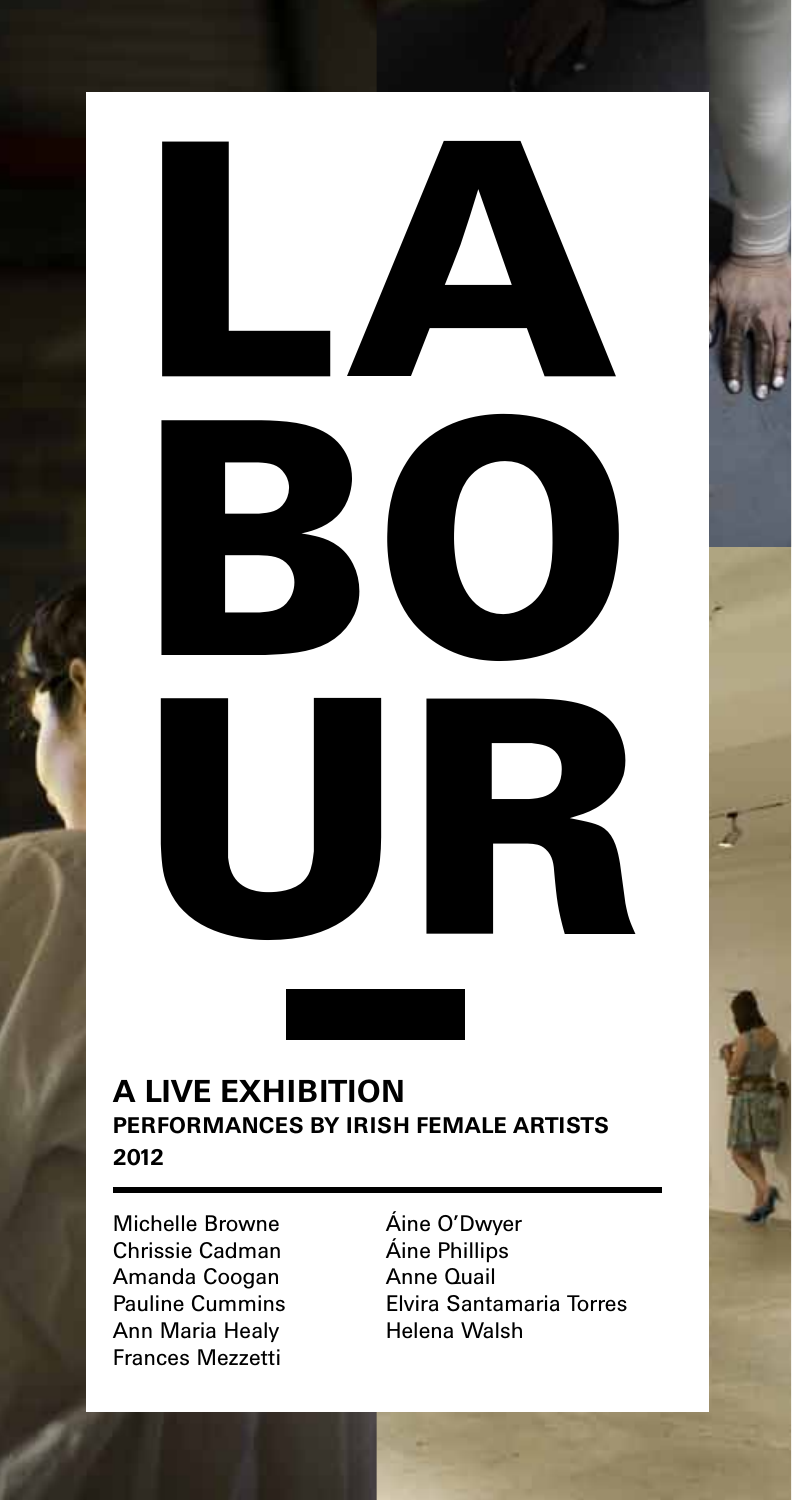

# **labour a live exhibition**

### **performance space, london. 09.02.12 The void, derry. 25.02.12 the lab, dublin. 10.03.12**

curated by Chrissie Cadman, Amanda Coogan and Helena Walsh

#### **PREFACE**

#### Ray Yeates *City Arts Officer*

We are delighted that the LAB is hosting LABOUR in Dublin along with the critical symposium for International Women's Day.

The LAB is Dublin City Council's Arts Office and houses gallery, rehearsal and incubation space for a range of art forms. The Gallery shows emerging artists and emerging ideas and is co mitted to creating a range of ways for audiences to engage with critical. We are based on Foley Street in Dublin's historic Monto where the curatorial concerns of LABOUR have a very real resonance.

Dublin City Council Arts Office has been proud to support Anu Productions's award winning World's End Lane, at the LAB, and Laundry, a production that invited audiences into the Gloucester Street Magdalene Convent around the corner on a challenging, harrowing and thought-provoking journey. We are also delighted to support Performance Art Live and Performance Art Network for the projects they are undertaking in Dublin this year.

LABOUR's Dublin tour has also been generously supported by The Arts Council. The symposium curated by Sheena Barrett and Amanda Coogan with the support of MAVIS, GradCAM and University of Ulster provides an opportunity to provide a platform for the research currently taking place in the area of live performance and an important space in which to contextualise the live exhibition itself.

Although all artists and arts organisations are coping bravely with diminishing funding there is also a new appreciation of what experimental collaborations like this mean and this project is a pathfinder for many others. We are delighted to be able to produce this publication which we hope will contribute to the legacy of the live group exhibition and celebrate the work of these 11 powerful female artists.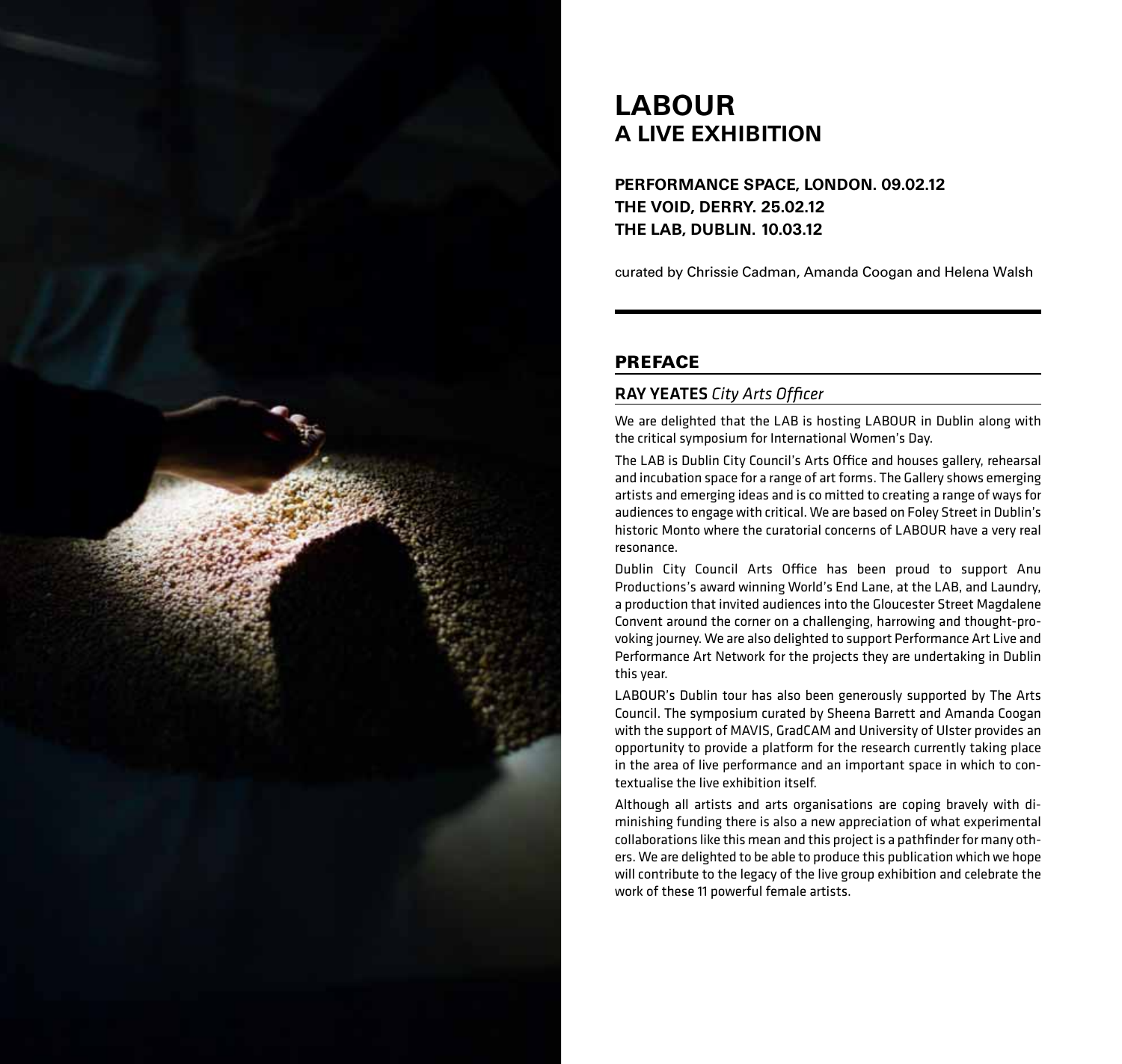

#### INTRODUCTION

#### SHEENA BARRETT *Curator/ The LAB*

Amanda Coogan first approached me last year to see if The LAB might consider hosting LABOUR in Dublin. At that stage she had already developed the idea with her co-curators Helena Walsh and Chrissie Cadman to tour a live exhibition to ]performance space[ London and the Void in Derry. The curatorial concerns along with the opportunity to celebrate the vibrancy of emerging performance art practices in Dublin seemed most appropriate for the LAB. All three curators are artists and PhD candidates and the exhibition and associated events provide an important opportunity to contribute to the discourse on performance art in Ireland.

Live Performance from the visual arts in Ireland is currently a vibrant practice, grounded in responding with the physical body and psychological self. The specificity of context for this exhibition - historical, geographical and political - is potent. We are situated on Dublin's historic Monto, a place where women have endured and shown immense courage despite hardship, exploitation, brutality and inhumanity, often at the hands of other women. At the time of writing, the exhibition has yet to take place but the issues addressed by the artists' works are poignant, vital and in some cases very raw.

It is a privilege to host this exhibition and in doing so mark International Women's Day. The exhibition provides audiences the rare opportunity to engage with the diverse practices of 11 female performance artists in the context of a group exhibition. The tableau vivant installation will see the artists perform over an eight hour period, in itself an embodied act of endurance and physical labour. The Arts Council of Ireland's generous support of the live exhibition at the LAB has allowed us to extend our resources to produce the symposium and publication.

This publication maps the trajectory of the exhibition through its curators' perspectives, the three venues and the practices of the 11 women artists. LABOUR is hugely significant and timely and we hope the audience's experience of the exhibition and the critical discourse of the symposium contribute to the legacy of performance art in Ireland.

#### CURATOR'S ESSAYS

#### CHRISSIE CADMAN

#### Ephemerality & LABOUR. A wo+manifesto.

- LABOUR compares the ephemeral nature of performance art to that of women's labour, and questions how one quantifies the work that women do.
- LABOUR facilitates and enables a platform to examine 'artist as performer'.
- LABOUR is a cultural contribution to our own standing and strength, which critiques the objectification of women's bodies as a cultural product.
- LABOUR is one of multiple voices, a step towards a 'wo+manifesto'.
- LABOUR offers a possibility to interrogate a contemporary Irish cultural position from an historical perspective whilst developing ambitions for the future.
- LABOUR offers an alternative to the exchange of capital, including that of bodies, opening and maintaining a self defined womens' space.
- LABOUR highlights the diversity and complexity of multiple stances of experience through initiating and sustaining a group dialogue between multiple geographies, individuals and practices.
- LABOUR investigates the socio-political and economic situation in an Irish context, examining the delivery of cultural production within the visual arts in 2012.
- LABOUR provides unprecedented exposure of women's experiential reality in Ireland
- LABOUR explores audience participation and agency within Irish Performance Art.

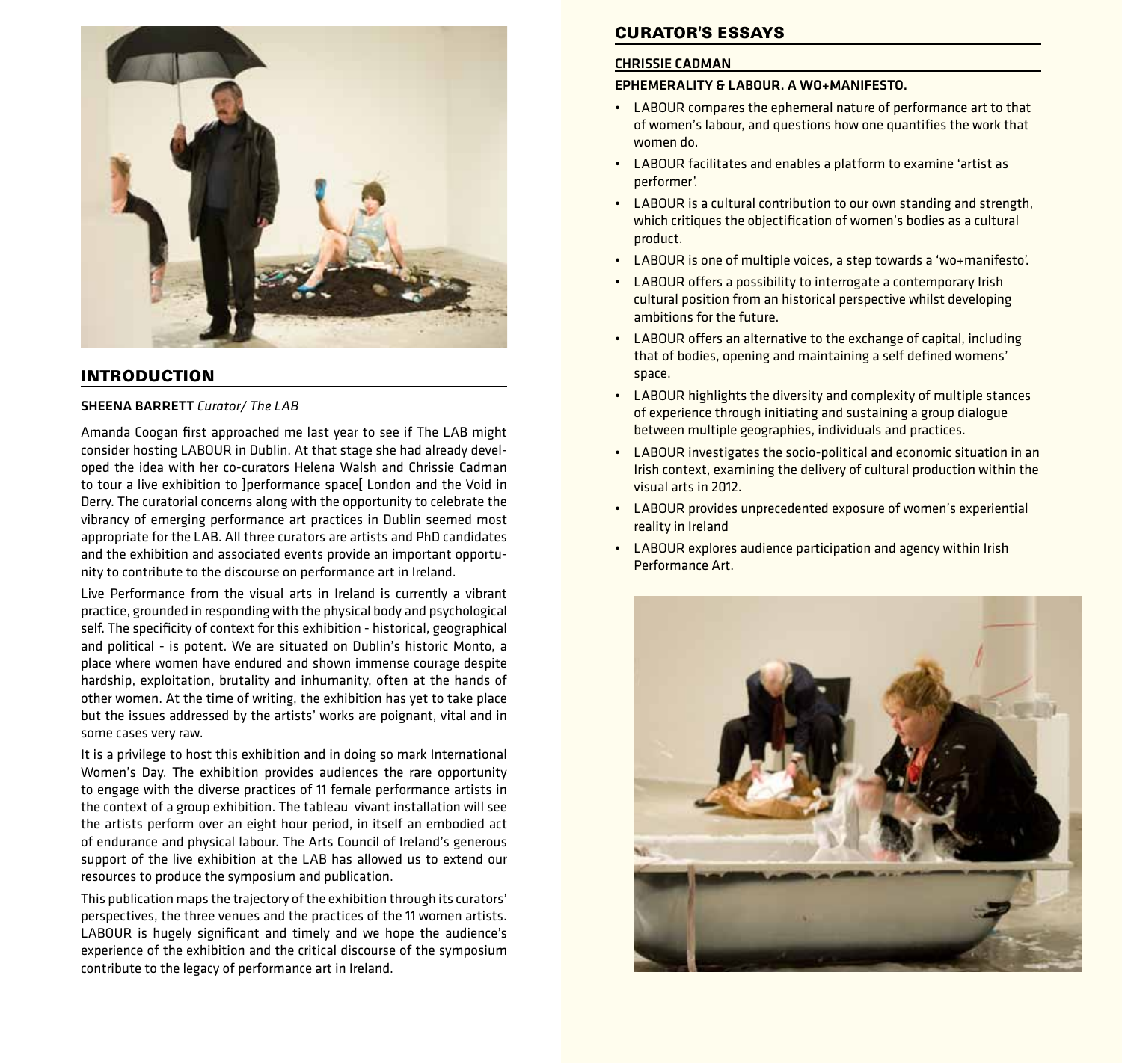#### *'performance (is)...a concrete social practice that continues to redefine the meaning of the visual arts through ways in which the presence of the body in real events provides a paradigm for social action'* <sup>1</sup>

Performance Art is contingent on the presence of the body. The body, the site, the audience and time are it's four pillars. Corporeal action is at the center of this axis. Our body is one of the foundational filters that make up our experience of the world, and, is the sign through which we are perceived. LABOUR brings together eleven female bodies and, inevitably, questions the current place and history of the Irish female body.

All of the works in LABOUR are solo practices with the artist's body-asmedium. The artists communicate through their own embodiment. Each iteration of live performance is unrepeatable, sites, context and audiences change, but LABOUR places the artists' bodies as the (unstable) constant through it's tour to London, Derry and Dublin.

This live exhibition explores the female body as a political site. Constructing an exhibition that exclusively contains female bodies from or of Ireland poses a multitude of questions, not least, the relevance, in 2012, of an exhibition of only female embodied practionners. It is not a question this live exhibition answers, but through it's works and the sum of it's parts, it offers paths of exploration. It is because the artists perform themselves, inhabiting the same place and time as the audience, LABOUR forces a reading of these Irish, female bodies from both an object and subject view. When a live body is placed in front of you for consideration, the mind oscillates between cool observation and personal empathy; it is an inter-subjective experience.

LABOUR is a group show, simultaneously showing ten live performances from eleven artists, providing multiple viewing experiences as individual works collide and speak to each other. In this tableaux vivant form, the performance frame is sharply set; the artists are present before and after the audience, allowing the liminal space of the live performance to be held in the minds eye of the audience, proposing an infinite loop.

#### *'Performance's only life is in the present'.*<sup>2</sup>

The artists' step into this performance frame and attempt to be present to the moment. This present moment is in constant flux, it is beyond our grasp; the moment of my writing this very word has now past. Durational performance attempts stillness against the ever-shifting tide of everyday time. The artists are alive and concentrated; 'thinking in action',<sup>3</sup> creating their work grounded in the moment. LABOUR's duration, the 8-hours of a working day, is an extended period of time which comes with it a taxation on the corporeal body, forcing the artist to shift outside of the physical self.4

This 'manically charged'<sup>5</sup> moment for both performer and spectator calls for the active participation of the audience in the liminal space of the present. The medium of live embodied practice can, we suggest, be a powerful tool for change. LABOUR is about transformations.

- 1. Stiles, Kristine, *Performance and its Objects*, Arts Magazine 65, No. 3, November, 1990 p.47
- 2. Phelan, Peggy, *The Ontology of Performance, Unmarked: The Politics of Performance, Routledge, 1993, p.146.*
- 3. Weaver, Lois, description of this form of practice,as witnessed at LABOUR's long table discussion, Queen Mary, University of London, 10/2/2012
- 4. What I have previously referred to as petite endurance, See Coogan, Amanda, *What is... Performance Art? I*rish Museum of Modern Art, 2011 p.10
- 5. Phelan, Peggy, *The Ontology of Performance, Unmarked: The Politics of Performance,* Routledge, 1993, p.146.

#### Helena Walsh

#### LABOUR: *Producing Potentials for Empowerment*

As is the case in many cultural contexts women in Ireland have fought for political autonomy. They have struggled to gain presence and occupy space outside of the limited positions designated to them by dominant patriarchal norms. Yet equally, within an Irish cultural context there are specific circumstances, conditions and ideologies that impact on issues of gender and labour. There is a force of live artists working within an Irish context who give body to these issues.

In *Brutal Silences<sup>1</sup>*, a study guide on live art in Ireland I co-authored with Ann Maria Healy commissioned by the Live Art Development Agency, I selected a range of performances from female practitioners. These performances provocatively interrogate dominant cultural constructions of femininity and subvert the moral regulation of female sexuality in post-conflict Ireland. I contextualize these varied performances in relation to Southern Ireland's Magdalene Laundries, institutions of immense significance to contemporary discourses around gender and labour. Since the closure of the last Magdalene Laundry in 1996, the women detained in these Catholic-run, for-profit, industrial laundries have battled to gain redress. The Irish state has been reluctant to acknowledge the injustice and trauma endured by these women forced to labour unwaged as a form of penance for their supposed moral impurity. Following the intervention of the United Nations Committee Against Torture (UNCAT), the Irish government, in June 2011, initiated an independently chaired inquiry into these institutions.

In bringing together a diverse group of female live art practitioners working within or native to Northern and Southern Ireland, across three sites of geo-political relevance, LABOUR offered a timely platform for expanding explorations of gender and labour in an Irish cultural context. Participating artists were invited to explore these themes in the broadest sense. Significantly, I suggest, the diverse considerations contributed by the eleven artists participating in LABOUR open up possibilities for directing the traumatic histories and realities embedded in Irish culture towards the development of empowered feminist discourses.

LABOUR did not shy away from the traumas embedded within an Irish cultural context. Nor did it neglect the weight of oppression experienced by women historically. Those who trudged through the snow in London to experience the first live exhibition of LABOUR at ]performance space[ were not greeted with warmth. They were confronted with shivering, soaked, soiled and stained bodies. They encountered bodies engaged in restrained and regimented actions, as if endlessly caught in a repetitious grind. Amidst the harshness of this grating atmosphere, however, there also emerged moments of lightness and points of connection. The peaks and troughs in the communal energy during the eight-hour duration sparked occasions of loud connectivity through escalating sounds, yet at other times, instances of collective silence. Within both the rising momentum of rhythmical rallying calls and the sharp falls into silent stillness the potentials for developing communal strength and dialogue across the successive live exhibitions were ignited. In activating multiple and new forms of expression and resistance, alongside potentials for the production of empowered discourses from and between live female bodies LABOUR gains its performative power.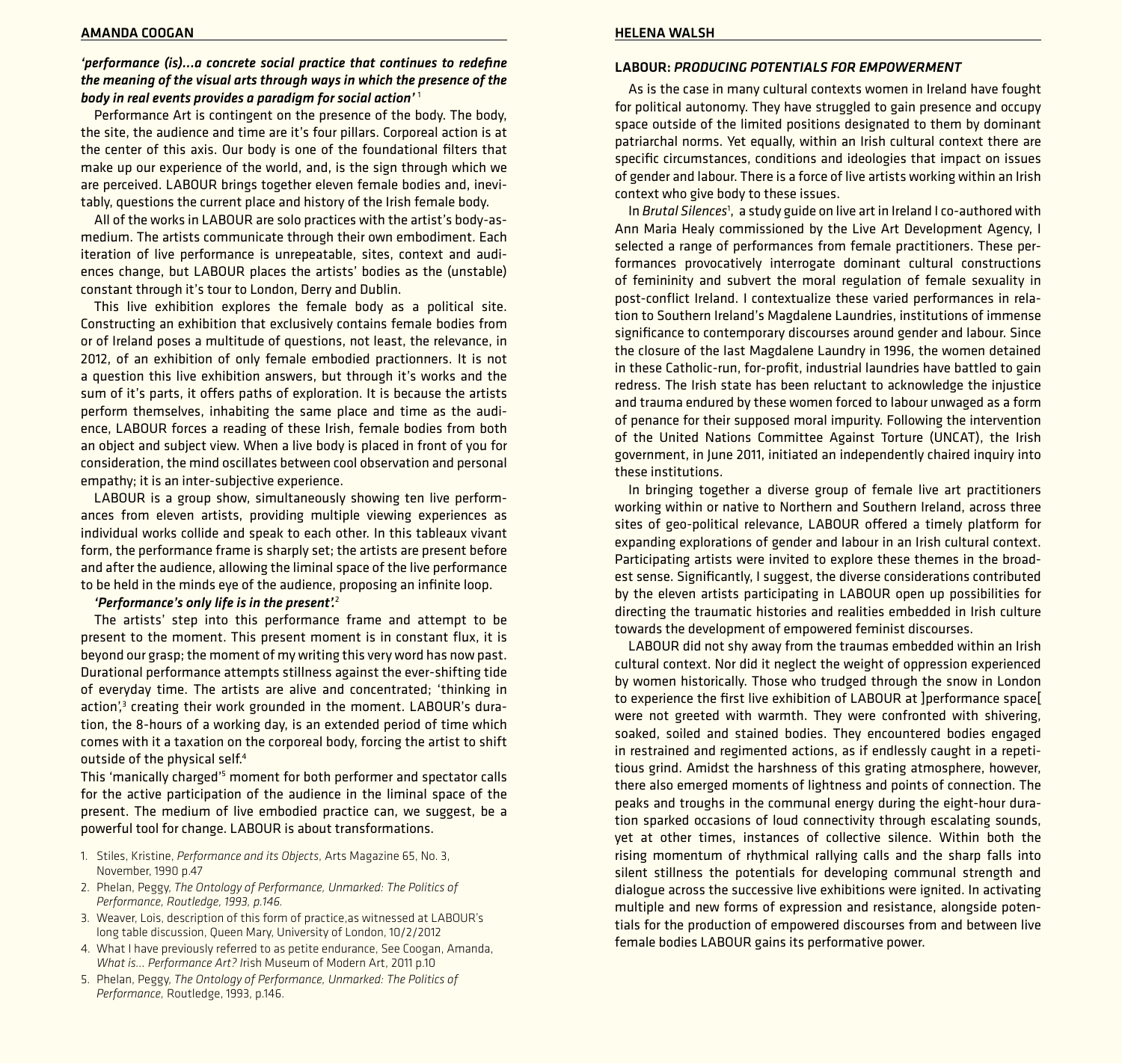

#### VENUE 1

#### Benjamin Sebastian - ]performance space[ - london

]performance space[ does exactly what it says on the tin. We continuously strive to maintain space where things can be performed: gender, politics, art, emotions, critique & life. We are sensitive not censored. ]performance space[ acts as a point of synthesis & exchange, inviting, encouraging and nurturing those visual performance practices that may often find themselves outside-of, left-out-of or in-between other mediums, formats, dialogues and visual arts institutions. We are a space where those who (may or may not) find it difficult to have their work programmed, due to issues of duration, size, status, action(s) or politics, may take the time & space to create and explore their artistic endeavours. We do not ask permission. We are a space for process, a place for difficult, unresolved and evolving work.

Coming from a (post)colonial heritage myself (& the personal is important here) and maintaining active solidarity with Feminist, LGBTQ & Occupy movements, I have been greatly influenced and moved by visual performance emerging from an Irish cultural context. As Assistant Director at ]performance space[ such influence has afforded me the pleasure of co-curating artists such as Helena Hamilton, Dominic Thorpe, Alastair MacLennan, Hugh O'Donnell & Sinead O'Donnell, while at the same time insisting upon an observation of the artist initiatives such as Bbeyond, The Performance Collective & Platform Arts along with institution such as Catalyst Arts, PS2 & Golden Thread Gallery.

After reviewing the force of practices presented at Right Here, Right Now: Kilmainham Gaol, Dublin (Curated by Dominic Thorpe, Amanda Coogan & Niamh Murphy) I felt compelled to engage the practices, politics and emotions being emitted from this cultural setting. Through meeting Helena Walsh at various performance platforms - and again at ]performance space[ for an enactment of the installation by Alastair MacLennan (BEYONDNECESSITY)- I was directed towards *Brutal Silences: Live Art and Irish Culture* and experienced an instant affinity not only with the melancholic mood represented through documented photographs and film, yet also with a sadness and frustration at the apparent and profound occupation of womens bodies, time and space within many positions of an Irish historical context.

It was at this point imperative for me that a focused attention was drawn more closely towards such practices. Through a meeting of minds and hearts, the curators and myself were able to devise and implement a touring exhibition offering unprecedented exposure to some of the most dynamic and thought provoking live work, made by women, coming out of an Irish cultural context. I am honoured to have met the force of women involved and proud to have produced the touring live exhibition: LABOUR.

*Benjamin Sebastian is an artist-curator based in London. He is assistant director at ]performance space[ - the UK's only performance specific art space.*

*performancespace.org*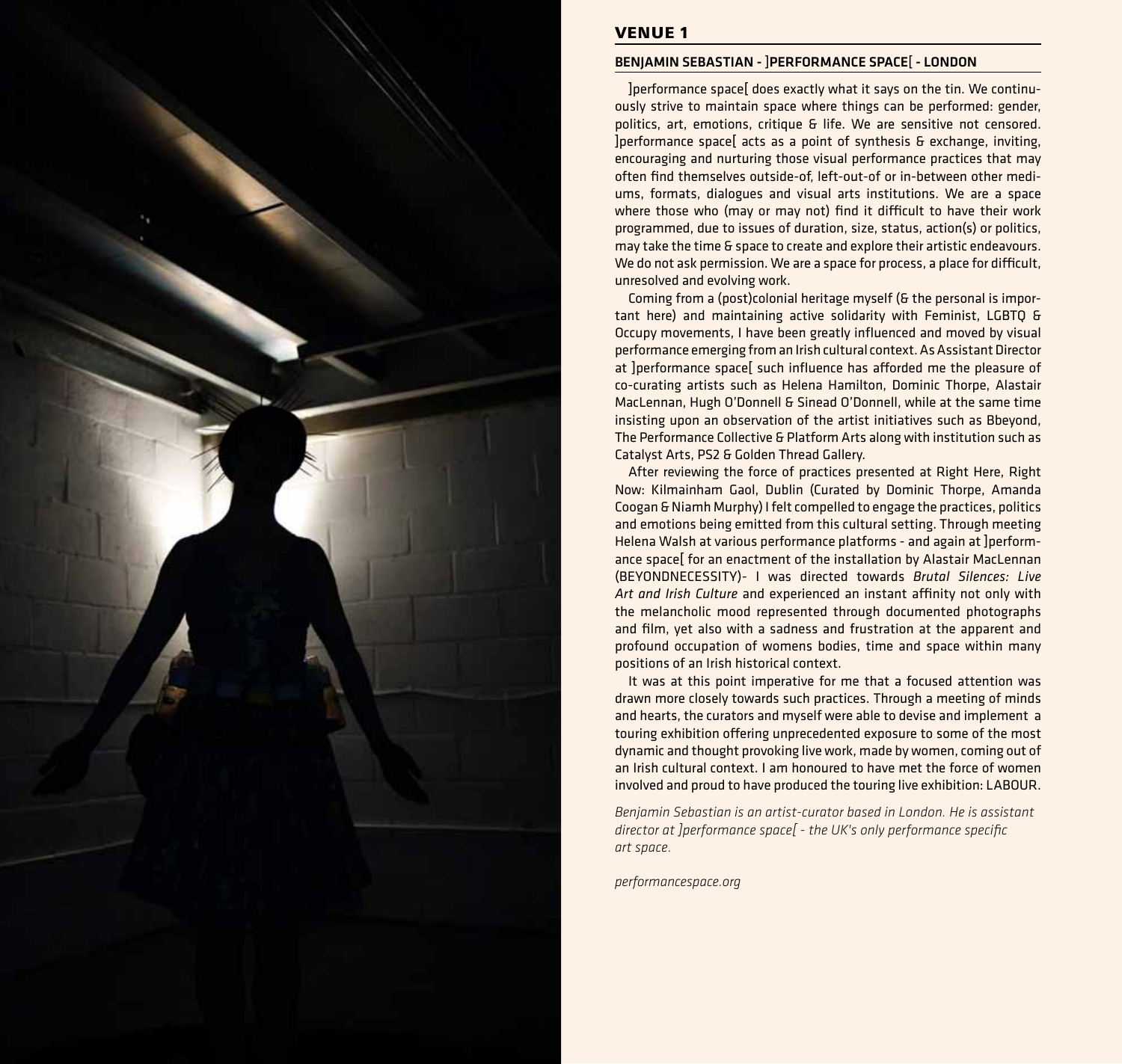#### VENUE 2

#### Maoliosa Boyle - the Void, Derry

Derry has had a long and interesting history of female labour starting from as early as the 1750's when the majority of the city's female population were employed in the flax and linen industry. Women were the dominant force, the key drivers behind the industrial development of Derry, building in particular a renowned reputation for their skills in needlework and sewing.

In the 1870's the women in the shirt factories worked long and arduous hours producing a shirt every 2 minutes, with the industry reaching it's peak in the 1920's employing 18,000 people, the majority of which were women.

Despite a decline in the industry during the second half of the 20th century due to work being outsourced to other countries, the memories and stories of the factories lived on and now form a massive part of the identity and female history of Derry. Most families have had a mother, sister, aunt or grandmother who worked in one of the 25 factories in and around Derry's City Centre.

With these facts in mind, when Chrissie Cadman approached Void to host the LABOUR project we believed it fitted perfectly, given that the space's previous function was that of a shirt factory.

In 2004 when Void located the space in the City Factory the last remaining workers were still in situ and the store room, now Void's gallery spaces retained large rolls of fabric, vestiges of another era.

On Saturday 25th February, the history of the space was given life with the LABOUR performances, the energies of the women who once occupied the rooms became real. The previous life-force of the factory shone through as the building became part of the activity injecting its own female experience.

The response from the Derry audience was overwhelming with many of the audience members commenting on the intense power and energy that the performers exuded.

Thank you to all the artists involved and in particular to Chrissie Cadman. Void is delighted to be a partner and associated with Labour.

*derryvoid.com*

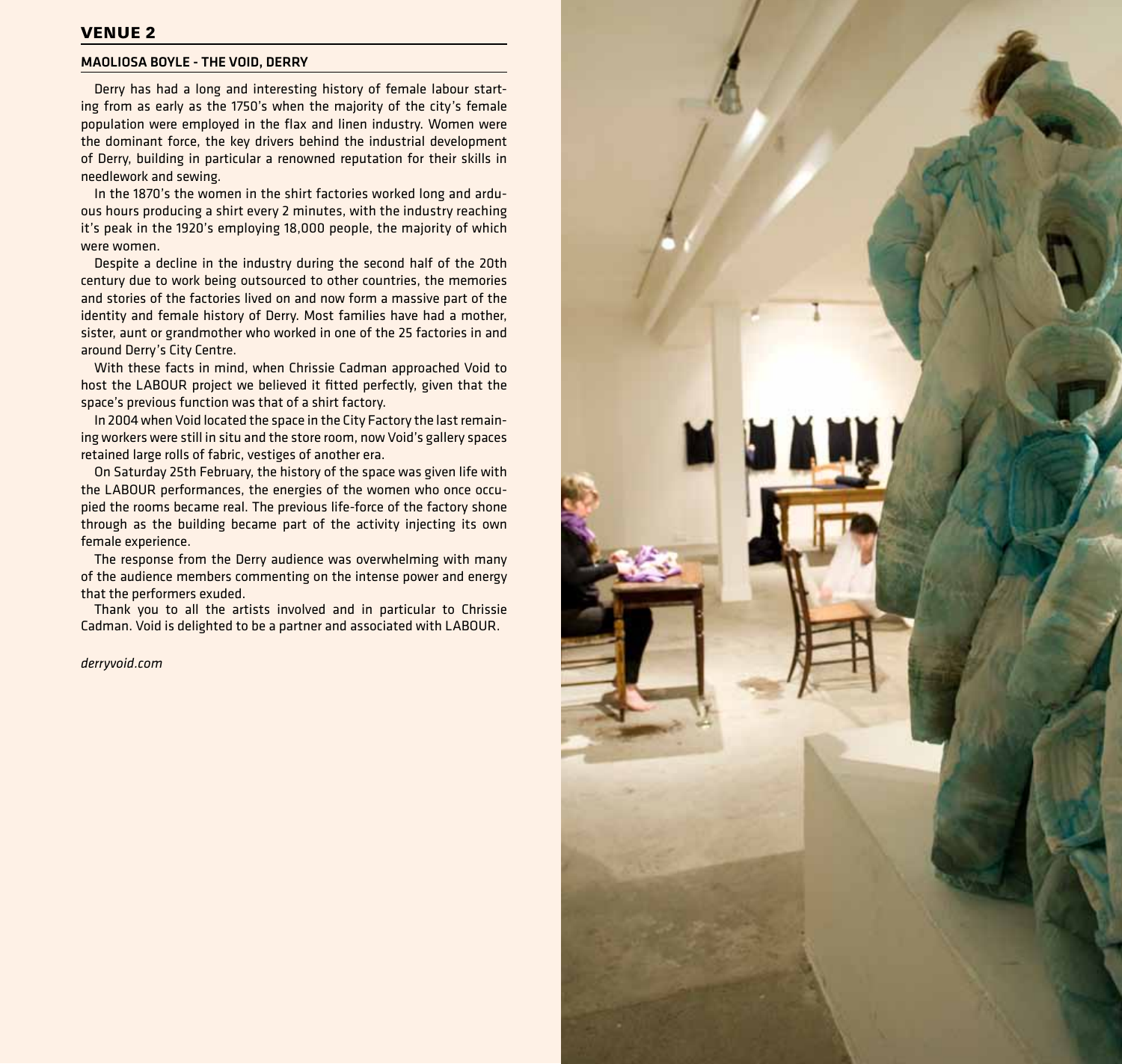#### A Symposium on Live Performance from the Visual Arts for International Women's Day

#### Friday 9th March 2012, The LAB, Dublin

*Co-curated by Amanda Coogan and Sheena Barrett* Kindly supported by Dublin City Council, the Arts Council, GradCAM and MAVIS/iadt and the University of Ulster.

This symposium was held in conjunction with the Live exhibition, LABOUR. Among the issues addressed were the formal strategies and the conceptual themes of Performance Art practice from an international perspective and an exploration of the form as practiced in Ireland. The presentations and discussions also explored themes including Identity, Duration, Remembrance and Repetition.

#### **SESSION I - Chaired by Amanda Ralph**

Keynote Address – *Some Girls Are Bigger Than Others* (with thanks to The Smiths and Áine Phillips), Lois Keidan

#### Short Presentations

*The female body as a political site, views from the practice of Live Art* - Caitriona Reilly

*Performing Processes: Live art and Irish culture* - Helena Walsh *Beckettian echos in Irish Performance practice* - Brenda Farrell *The Magdelene Laundries - Research becomes practice* - Evelyn Glynn and Aine Phillips

'World's End Lane' Live Art; Reading into the Site - Ciara Murphy

#### **Session II** - Chaired by Sheena Barrett

Keynote Address - : *'Nice work if you can get it?' Thinking about Women and the Global Labour Market*, Ailbhe Smyth

*The Guerilla Girls in Ireland* - Kate Antosik Parsons

Workshop – Abramovic/Rainer/LA MoCA - Precarity and women's work, Performance Art and work. Workshop groups facilitated by Sheena Barrett, Amanda Coogan, Lynnette Moran and Liz Burns with reportage from MAVIS

Live Perfromance from Tanya O'Keefe and Olivia Hassett

**SESSION III** - The Three Curators

Helena Walsh - *Labour; History, Action, Identity*. Chrissie Cadman - *Labour; remuneration and the Art market.* Amanda Coogan - *Labour; Duration and Endurance.*

Amanda Ralph is an artist whose practice is based on ideas generated though consideration of material in the public realm. Amanda is Programme Director of the MA in Visual Arts Practices at Dún Laoghaire IADT. She holds an M.Sc. from Trinity College Dublin, an MFA from the University of Arizona Tucson.

Lois Keidan is the co-founder and Director of the Live Art Development Agency, London which offers a wide range of Resources, Professional Development Initiatives, and Projects for the support and development of Live Art practices and critical discourses in the UK and internationally. www.thisisliveart.co.uk

Caitriona Reilly is currently a first year PhD candidate in Drama Studies at Queen's University, Belfast. Her PhD thesis aims to identify how performance, theatre and culture reflects the current postfeminist state and concerns of contemporary and globalised Irish and American societies.

Brenda Farrell completed her MA. in Twentieth Century Irish Writing and Cultural Theory in NUI Maynooth. Her dissertation title was *The Horror of Nothing to See: Beckettian Echoes and Performing the Corporeal Body in Amanda Coogan's Art.*  Her research areas are: Women and Ireland in Beckett's late works, site-specific performance art, eco-criticism and cultural landscapes.

Evelyn Glynn completed an MA in Fine Art at Limerick School of Art and Design in 2011. Her research focused on the Good Shepherd Magdalene Laundry in Limerick.

Ciara Murphy studied English and Drama at undergraduate level in UCD and is currently studying the Drama and Performance MA in UCD. Her areas of interest are: Performance and Theatre Space, Gender Theory and Theatres of War.

Kate Antosik Parsons has just recently completed her PhD entitled *Remembering and Forgetting: Memory and Gender in Contemporary Irish Time-Based Art* in UCD. Kate has published essays on memory and gender in Irish performance art and on representations of Northern Irish Masculinities. She is on the editorial committee of Artefact: The Journal of the Irish Association of Art Historians.

Ailbhe Smyth has been active in feminist, LGBT and radical politics for many years. She is currently co-convenor of Feminist Open Forum, chair of the National Lesbian and Gay Federation, and national convenor of the People Before Profit Alliance. Formerly a senior academic at UCD, Ailbhe co-founded the Women's Education, Research and Resource Centre (WERRC) 1990. She has published widely on feminist, political and cultural issues.

Sheena Barrett is an Arts Officer with Dublin City Council and Curator of the LAB Gallery. A graduate of UCD, she has previously worked at Breaking Ground art commissioning programme, the National Museum of Ireland, the National Gallery of Ireland, Artworking, Temple Bar Gallery & Studios and in the Peggy Guggenheim Collection, Venice.

Lynnette Moran is a Creative Arts Producer and Director based in Dublin. She is founder of Live Collision and co-curator of Project Brand New, co-director of mouth to mouth | international performance collective and Lead Research and Development Producer for Create.

Liz Burns curates the visual arts programme for Fire Station Artists' Studios. She completed her MA in Visual Arts Practices with IADT Dublin 2008/9. In November 2011 Liz took part in a curatorial intensive with ICI (Independent Curator's International) in New York, focusing on curating performance.

Tanya O'Keefe & Olivia Hassett are currently MA students in the Sculpture Department at the National College of Art and Design and participants in the GradCAM's Performance Research Seminar.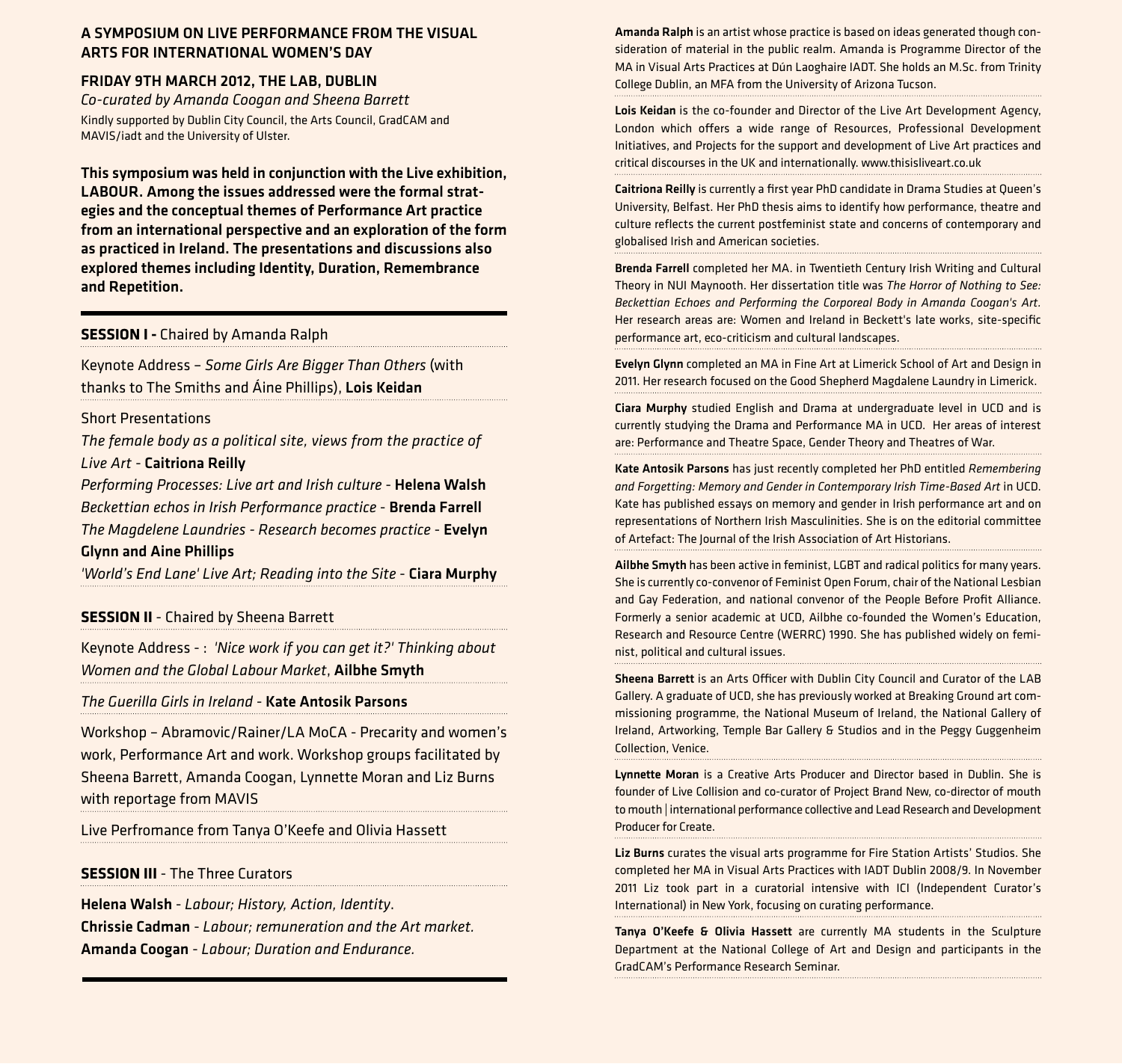

#### MICHELLE BROWNE

Michelle Brown is an artist and curator based in Dublin. Her practice both for galleries and public spaces is fundamentally performance based. Her gallery-based performance often deals with the position of women in society and how societal, personal and natural phenomena come to bear on how women are treated, perceived and represented.

#### Work Title: 'the grace of god'

My grandmother was a dressmaker. She supported her family through sewing. To sew in my family is to be mother, provider and carer. Many women during my grandmother's lifetime were putting thread to needle in Magdelene Laundries as an act of penance, forced labour for the sins of the female: vanity, 'a love of dress', display of sexuality or being an unmarried mother. During this performance I sew uniforms over the course of the working day. Evoking the 'children' who were locked up and called the 'fallen', I work with the elements of dressmaking to consider the plight and situation of the women in these institutions. Through my performance work I am interested in exploring the female body as a site of meaning in society, as an object that is bestowed many social and biological functions, and how these can often come into conflict.

*michellebrowne.net*

The Grace of God, 2012 The Void, Derry photo: Pavana Reid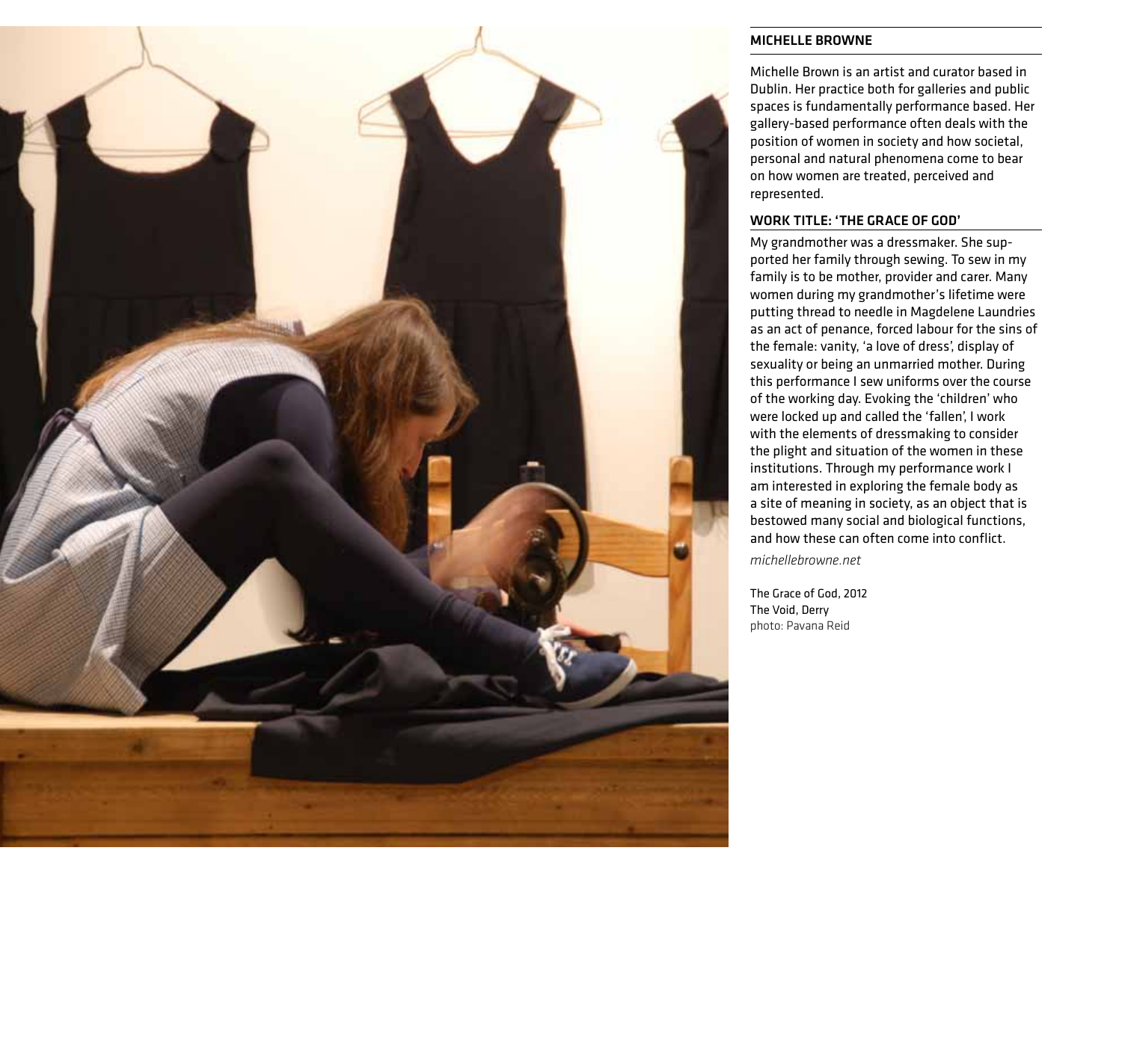

#### Chrissie Cadman

Born Derry, Northern Ireland. Graduated with Masters Degree 'Art in Public' from the University of Ulster 2009. I studied and received BA Fine and Applied Arts Degree in 2005-2007. In 2005 received 'Freddie Clifford Sculpture Award from the Context Gallery Derry as a reflection of the HND/BTEC Studies in Fine Art from the North West Institute of Higher and Further Education. I am a PhD candidate at the University of Ulster.

#### **STATEMENT**

I am currently a member of Bbeyond, a performance platform that supports performance art and artist in Belfast at local, national and international events. My work is based within the experiential process of living. The semantics of the various languages held in political, social and cultural ideologies are the contested metaphors I like to navigate. My focus is on specific activities related to the ordinary and the extraordinary in the everyday. Finding ways to explore, engage and open discourse and dialogues in the shifting environments of society. Philosophical and scientific states influence the methodologies considered in the processes and delivery in my approach to this nomadic sculptural practice, which is embraced in different performative styles suited to its conceptual context.

Finding a Balance, 2012 Performance Space, London photo: Marco Berardi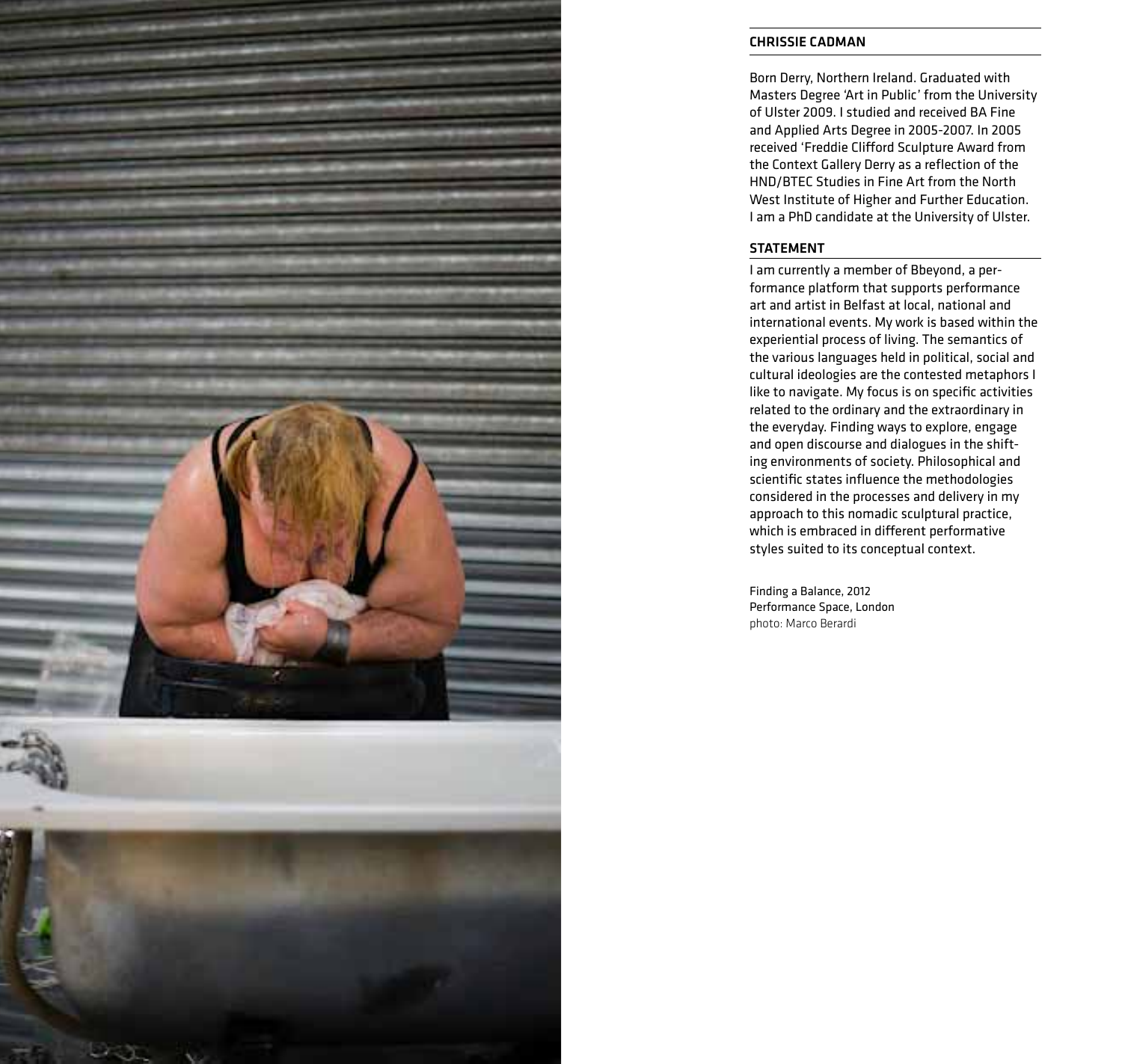

#### AMANDA COOGAN

Amanda Coogan is a performance artist living in Dublin, Ireland. The centrality of Coogan's practice is durational live performance where powerful live events are fundamental to her videos and photographs. Her expertise lies in her ability to condense an idea to its very essence and communicate it through her body. She is currently a PhD candidate at the University of Ulster.

#### WORK TITLE: BUBBLE UP IN BLUE

Coogan is a formidable practionner of Live Durational Performance involving elements of endurance. For LABOUR she has chopped off the body from view, allowing the top of the face to protrude out of the mound of costume. Her mouth occasionally comes into vision oozing blue liquid. Costume is a signature of Coogan's work and for Bubble up in Blue she uses a number of high-street winter coats creating an image that allows for a multitude of readings; an animal, a creature, a body, a woman. For Coogan, the moment of Live Performance is one of communication, a place where she invites the audience to construct a personal reading of the work.

*amandacoogan.com*

Bubble up in Blue, 2012 Performance Space, London photo: Marco Berardi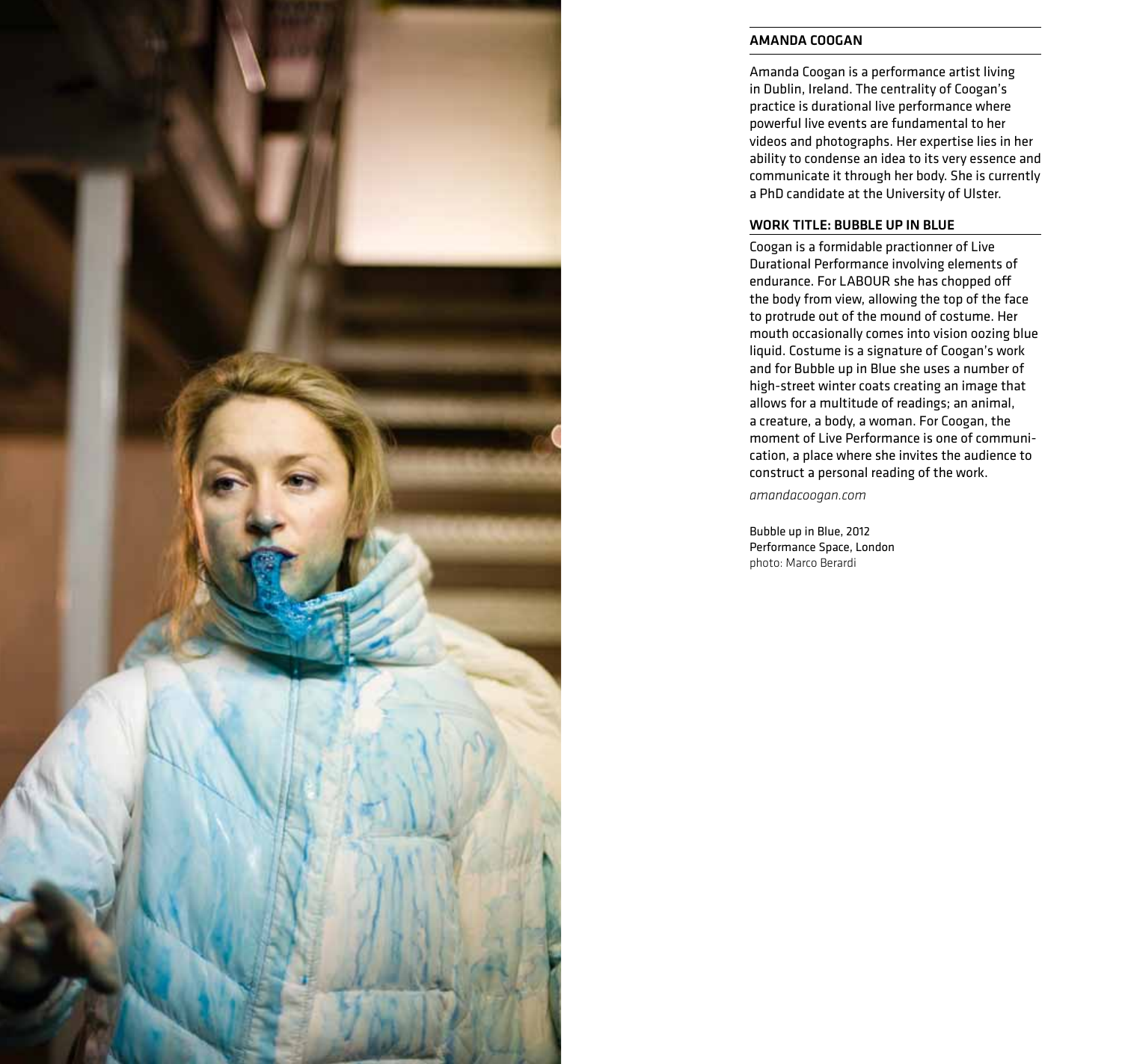# A.McLea OOKMAKE



#### FRANCES MEZZETTI

Mezzetti is a Dublin based visual artist and uses the medium of live performance. Her work examines the connection of the human subject with the local environment. She uses common materials and everyday actions, with the personal and local history of a given place. She is a member of The Performance Collective.

#### PAULINE CUMMINS

Cummins is an artist whose work explores the human condition from a feminist perspective. Her interest lies in performance and video work where she examines identity, gender and socio-cultural relations connected to different communities in society. Her examination of specific locations questions how the self is constituted and how people act within a group either chosen or determined in social situations such as work, education, prison, leisure time, or within the basic structure of the family.

#### WORK TITLE: WALKING IN THE WAY

This is a series of live performances initiated by Frances Mezzetti and developed and performed in collaboration with Pauline Cummins since 2009.

In the performances they embody certain freedoms of being male informed by local history, the environment and the architecture of the area.

The show LABOUR has included Walking in the Way where the two female artists take on the persona, mannerisms, gestures and physicality of male presence in the public arena. The eight hours of live performances develops from the research and observations of how men occupy streets and local areas. The focus of each piece develops from the general to the particular. An important part of the research process is making a connection with local individuals who have contributed to the life of the community. Their stories and exchanges give the artists an understanding of the qualities of each community and place. In the live performances the artists give a response in subtle unobtrusive ways. Inhabiting a space without drawing attention to the performer is an aim of Walking in the Way. Previous performances have been in locations in Dublin, Belfast and Edinburgh and in the LABOUR show they have been performed in London and Derry. The Dublin Show is the seventh in the series and Pauline Cummins will perform it in Istanbul while Frances Mezzetti's journey will explore the area in and around Talbot St, Dublin.

Walking in the Way, 2012 The Void, Derry photo: Jordan Hutchings

*theperformancecollective.com | paulinecummins.com*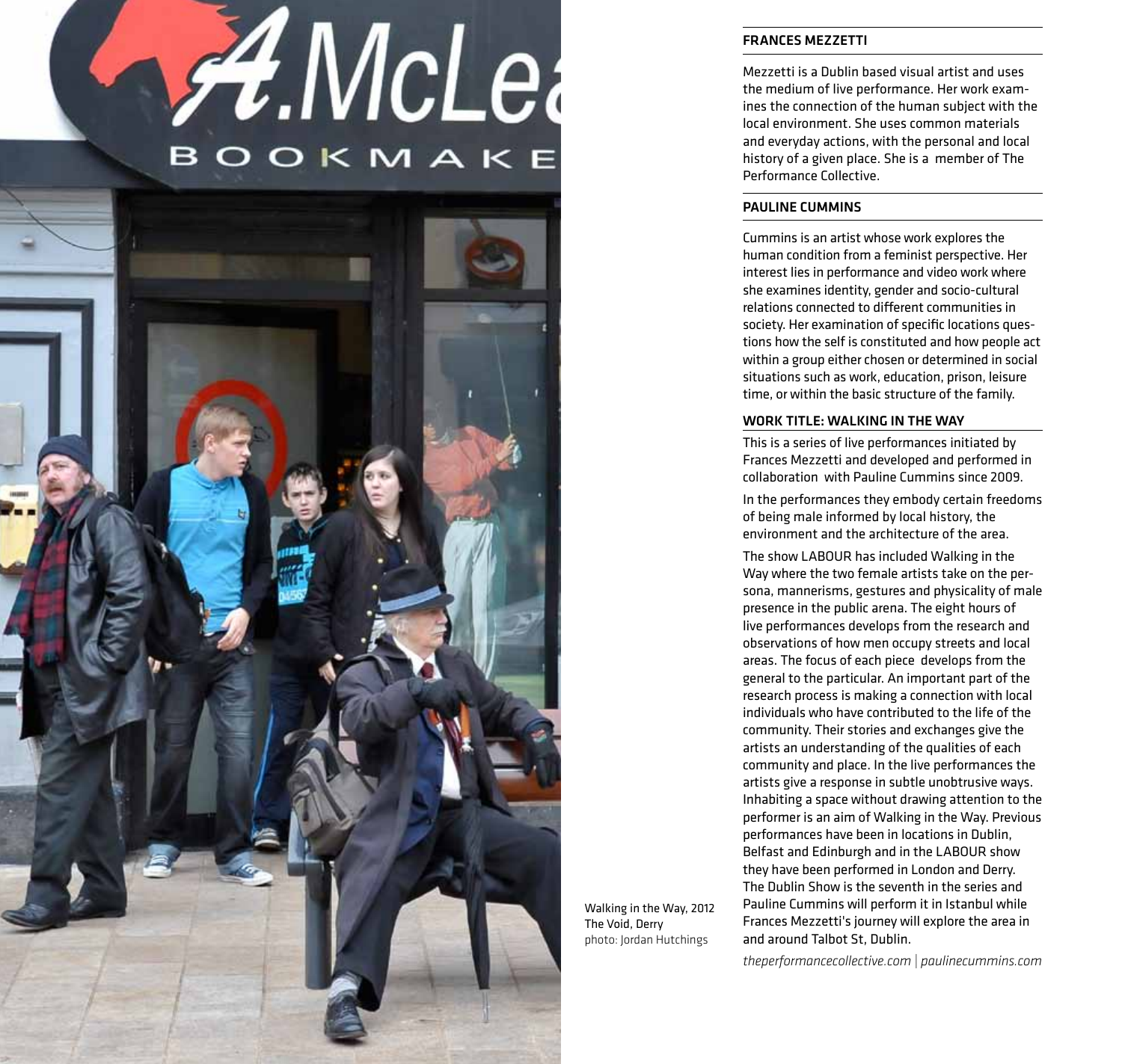

#### ann maria healy

Ann Maria Healy is a visual artist based in Galway, Ireland. Graduating from Galway & Mayo Institute of Technology in 2009 with a first class honours in Fine Art, Sculpture, her practice includes live performance, installation and photography. Her work explores the bodies' relationship to space and time, in particular focusing on cycles, how they affect and shape our lives.

#### Work Title: i do not feel ashamed

In sociological studies of Ireland the tendency of female workers is still toward occupations that express aspects of femininity such as caring, dexterity and communication skills - this clearly relates to broader gender stereotypes. Although in the last thirty years Ireland has become much more liberated, these stereotypes we grew up with are still deeply ingrained. The contrast of these stereotypes against our new found liberation often causes much confusion. Referencing the Roman Goddess Ceres, the goddess of agriculture, fertility and motherly relationships, 'I do not feel ashamed' explores this area of confusion by juxtaposing the archaic method of wheat grinding with a song from popular culture. *annmariahealy.com*

I do not feel ashamed, 2012 The Void, Derry photo: Jordan Hutchings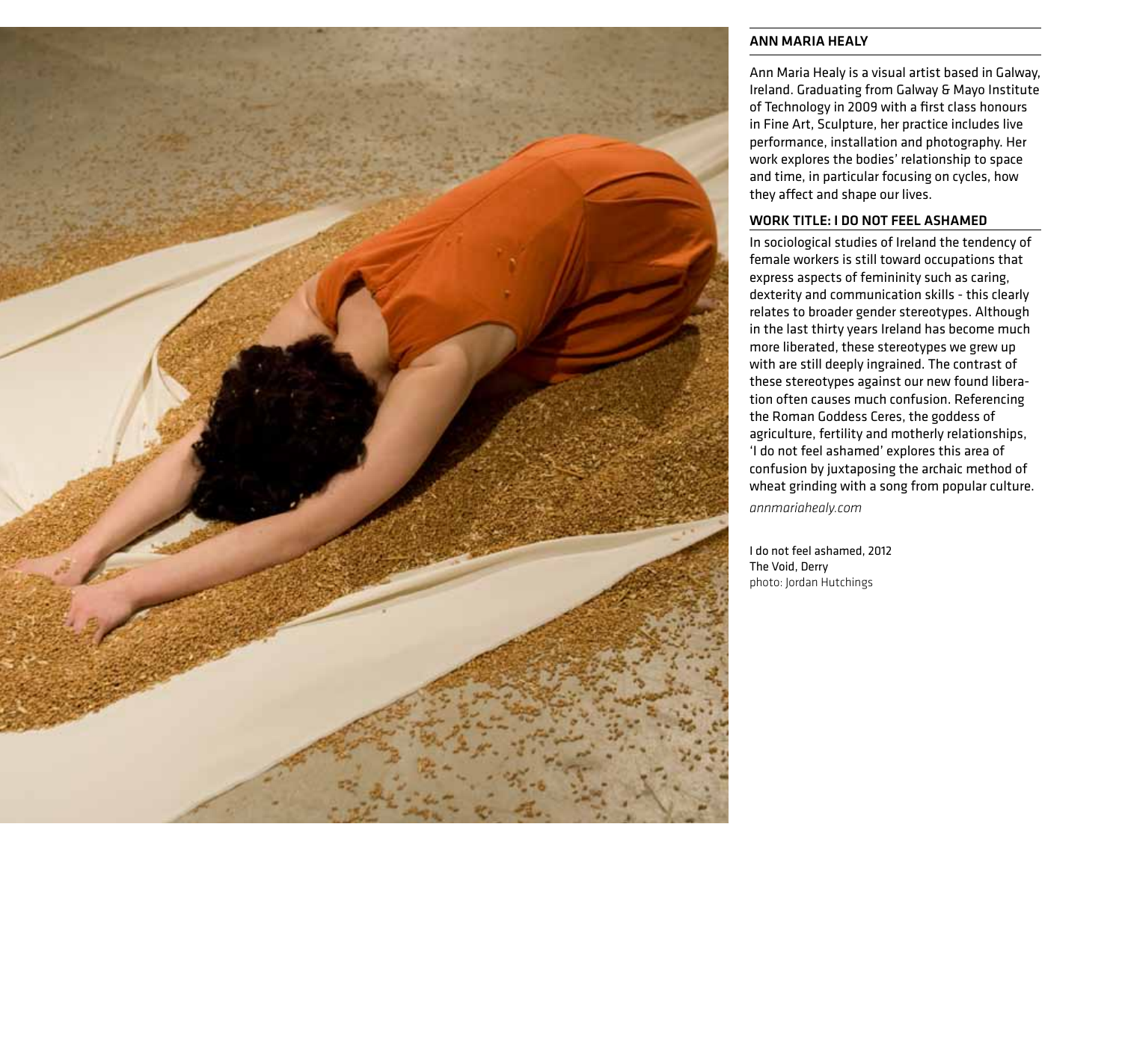#### Áine o'dwyer

O'Dwyer studied Fine Art at the Limerick School of Art and Design, Ireland and completed her Masters at The Slade School of Art, London in 2011. O'Dwyer's practice draws upon her interests in performance, video, film, sculpture and sound based material. She has performed and exhibited both nationally and internationally in Europe and across the US.

#### Work Title: the cradle rocks the land

A woman dressed in a white altar boys vestment and red underwear, works the body of a hobbyhorse, grasping onto a white rocker frame. She rocks herself back and forth continuously and each action is measured by a mechanic-like creaking sound. Her face maintains a constant smile and her lips are embellished with red lipstick. She aims her gaze into the eyes of the audience members in between her shunting movements. Her white vestment plays with the wind and bellows with each breath of her rocking. At times, the performance captures a child-like contentment but this image occasionally breaks loose of docile play and shifts into a wild disorder. The rocker becomes a beast with it's own momentum. The woman continues to rock regardless. Her smile is forever fixed on the presence of her audience.

Horseplay, 2008 Firkin Crane, Cork photo: Bernadine Carol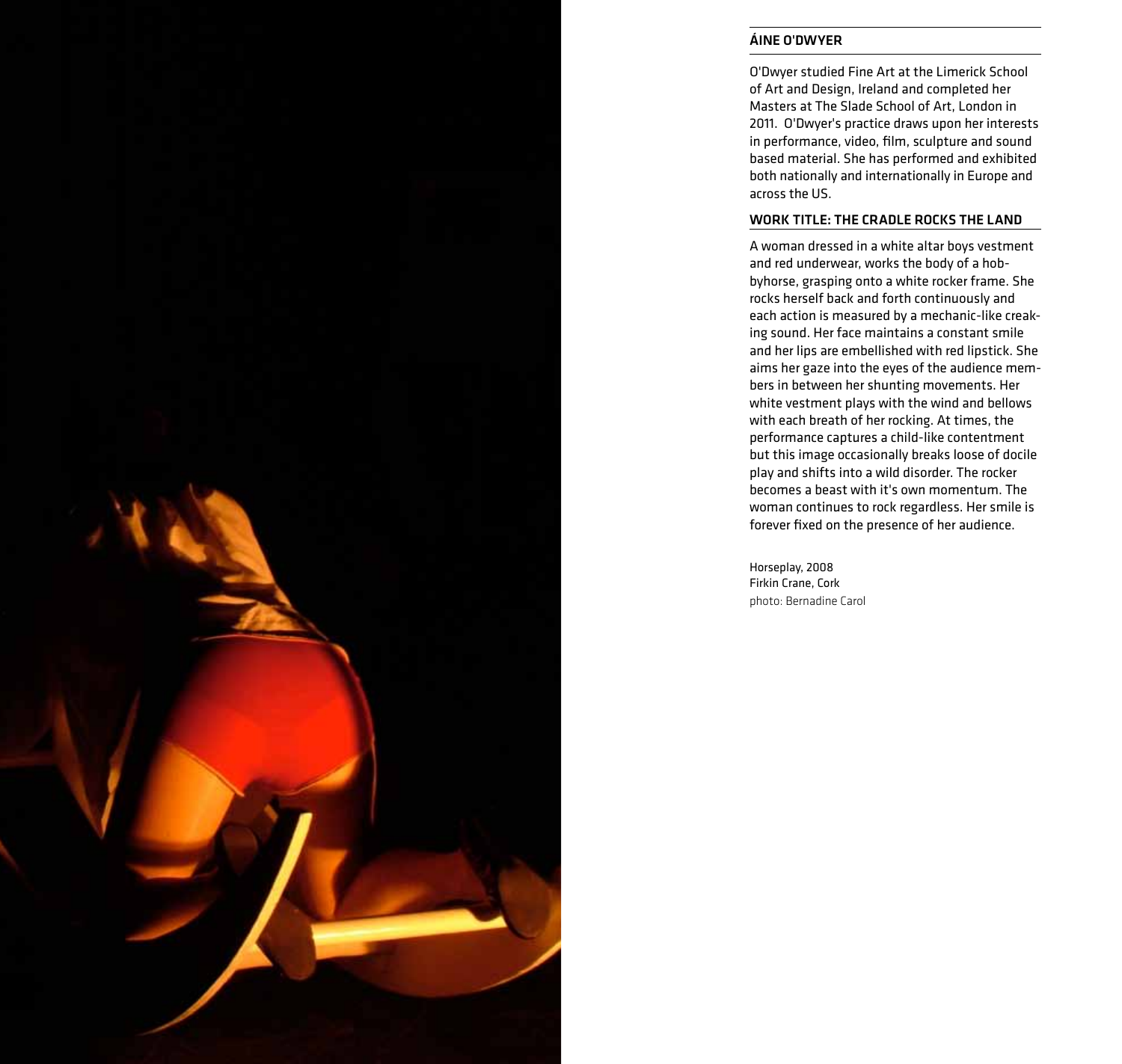

#### Áine phillips

Phillips is a visual artist based in the west of Ireland who makes live art and new media work nationally and internationally. Her work aims to link autobiographical themes, actions and images with wider social and political realities. She curates Live@8, a regular performance and video art event in social spaces.

#### Work Title: redress: emotional labour

Redress, a series of performances since 2010 explore and highlight cultures of exploitation and compensation in Ireland in the past, especially in relation to institutional abuse. At the centre of women's history in Ireland are the notorious Magdalene Laundries where countless women were confined up to 1996 and subjected to unpaid hard labour for the crimes of unmarried pregnancy, being in moral danger or precocity. Phillips always felt she would have ended up in a Magdalene Laundry if she had been born some years earlier.

"The stories are now coming out, in parts, as though stuck in a web" writes a Magdalene survivor. Redress retrieves the discarded stories from people on whom silence had been imposed and Áine Phillips carries their stories on her body while she performs their conditions. The listener must come close to her to hear the sound recordings made in collaboration with Evelyn Glynn.

Through actions and performance images Phillips also explores themes of staining (what is hidden is seeping out), crawling (to transform supplication into intimacy) and netting (entanglement and escape). Redress is an attempt to restore dignity and agency and the power of discourse on behalf of women who were denied human rights in the past.

*ainephillips.com*

Redress: Emotional Labour, 2012 Performance Space, London photo: Marco Berardi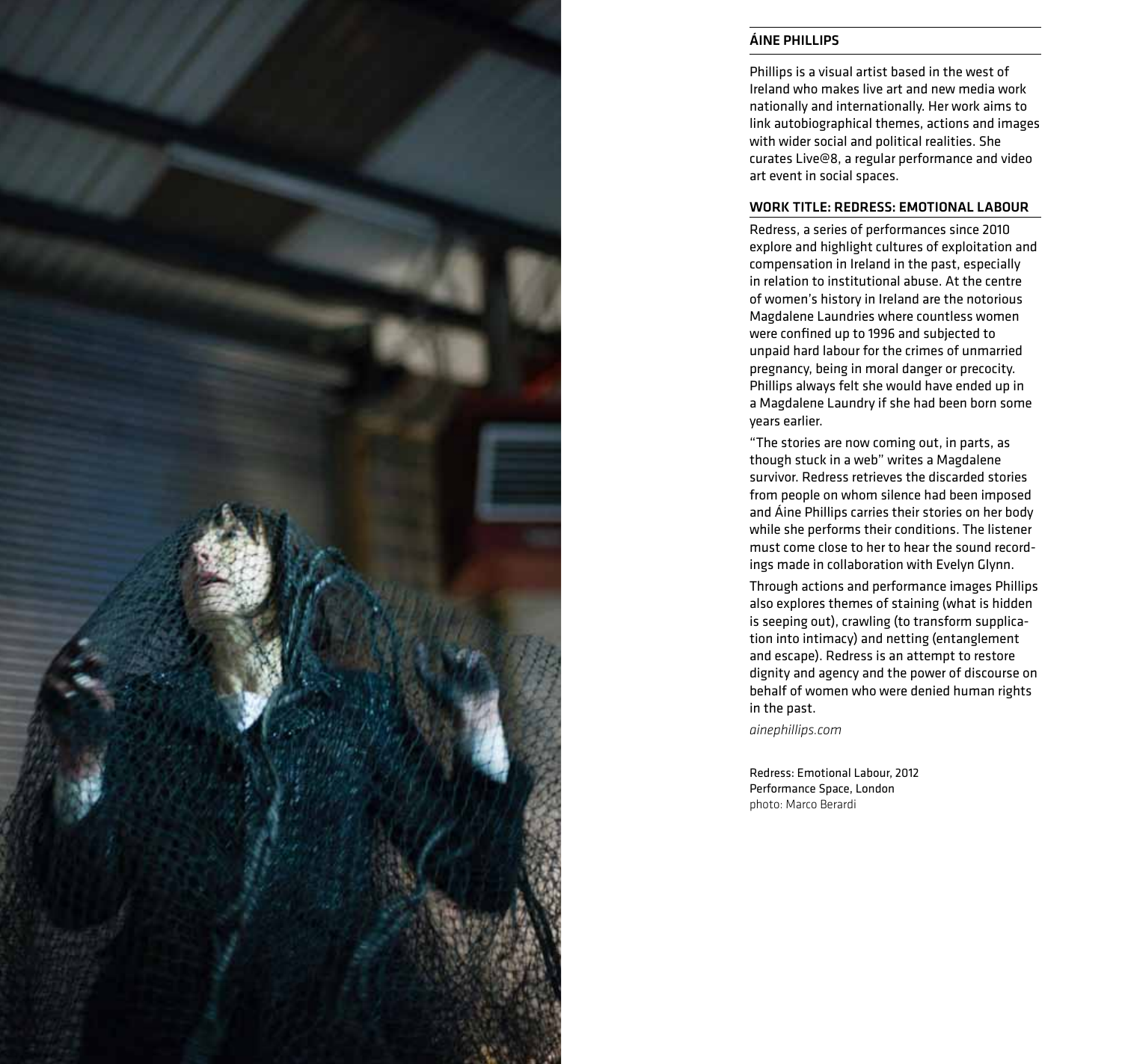

#### anne quail

Quail is a performance artist living in Belfast, Northern Ireland. Her practice is focused on the improvised action, a working with material as a means to transcend the perceived subject object dialect. It is the subsequent embodied meaning that arises from this communion that we, as cohabiters of the event, engage with.

#### Work Title: the good she

I work with improvised actions. Not directly focusing on Irishness, but trusting that it naturally comes through in the work. This project offers the opportunity to pay attention to the idea of Irishness, particularly through the use of representation as a means to bring attention to it. It is a challenge to work with an action and with representation at the same time, without one subsuming to the other. We all have our own ideas of national identity; but the idea of a representative Irish female identity takes on a different character when measured against an international audience. Questioning what is perceived as traditional on a national level is different to asking the same question on an international scale. Does the shifting, changing colour of a nationally perceived representation fade to a fixed point when seen from the distance of international representation? It is in the doing of the action, that the symbolic is thrown into relief and enables a direct handling of the questions that arise.

*annequail.com*

the good she, 2102 Performance Space, London photo: Marco Berardi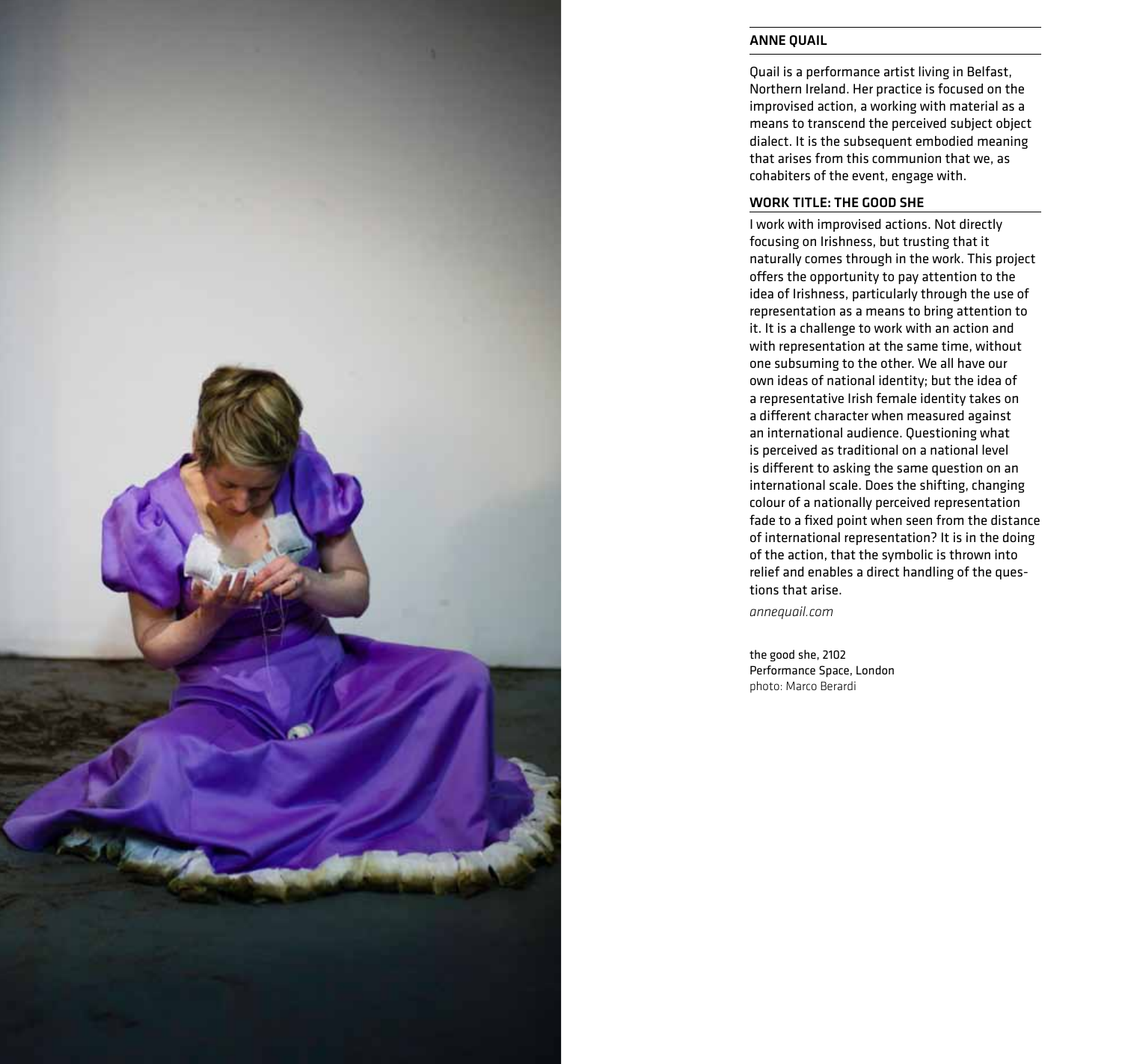

#### elvira santamaría torres

Mexico City (1967). Now based in Northern Ireland. She is an experienced Performance Artist. Since 1991 she has presented her performances at different international festivals, public spaces, museums, galleries and theatres worldwide. Since 2000, she has been a member of the performance art group Black Market International.

#### **STATEMENT**

"Action art" is a formless form of art of practical existential knowledge, its poetics postulate the self-creation as an endless process. The symbolic act creates important reference points in the evolution of consciousness of the artist, but the non-symbolic one is the true dimension of the present.

My main concern is to underline the changeable, fragile and ephemeral aspects of life in my own work and point fundamental aspects of human acts, behaviour and consciousness-developing in performance art; time, space and presence as a structural trinity of change and transformation; its aesthetics and ethics.

I consider my artwork as action poetry in process. I never repeat a performance, but I explore the possible variations of the same principals, materials, gestures or para-narratives.

48... blancos/ 48... whites, 2007 Bogota, Colombia photo: Eduardo del Corral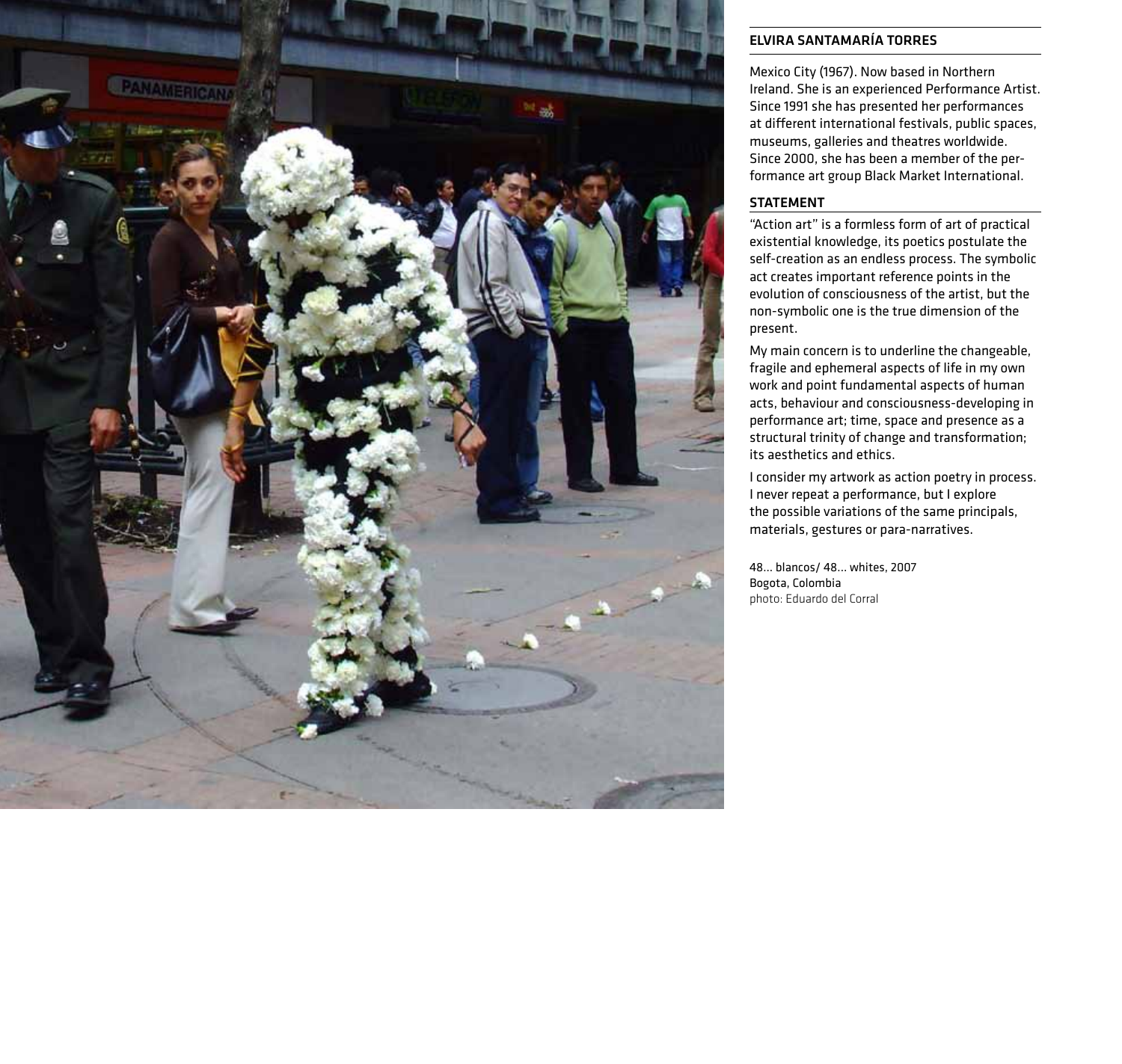

#### helena walsh

Walsh is an Irish live artist based in London. Through her practice she explores the construction of gender and subverts the containment of female sexuality. Helena is currently undertaking a practice-based PhD in the Department of Drama, Queen Mary University of London that explores live art, femininity and Ireland.

#### **STATEMENT**

Helena Walsh's live art practice is strongly based within a socio-political context and investigates social ideologies that construct gender and limit women's empowerment. Through her practice Walsh positively violates the preconceived systems, borders and rules that impinge on individual identity. Drawing on her subjective and embodied experiences, Walsh uses her body within her work as a communicative force. Her work acknowledges the power of bodily presence in making visible that which is often overlooked within dominant discourses of power.

In a series of new performances devised for LABOUR, Walsh plays with the dominant ideologies and symbolism that restrain women's political advancement in an Irish cultural context. Through her actions Walsh subverts the containment of female sexuality and challenges the ongoing moral regulation of female reproductive autonomy. In doing so, she proposes the assertion of empowered forms of female pleasure as significant to women gaining full rights over their bodies in an Irish cultural context.

*helenawalsh.com*

Untitled, 2012 Performance Space, London photo: Marco Berardi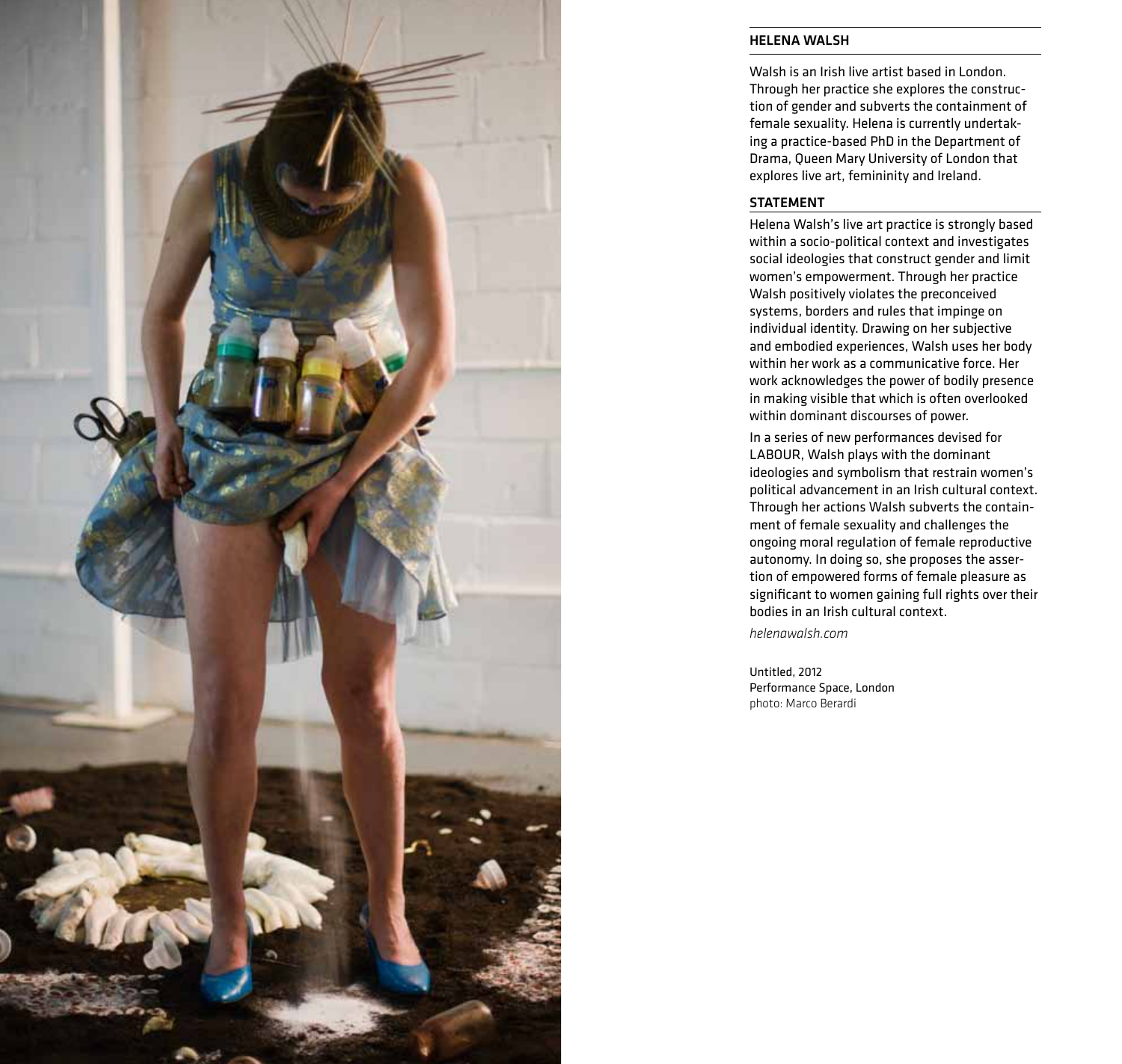All rights reserved. No part of this publication may be reproduced, stored in a retrieval system or transmitted in any form or by any means without the prior permission of the publisher. The views expressed in LABOUR are not necessarily those of the LAB/Dublin City Council.

© The LAB/Dublin City Council, the authors and artists.

Edited by Sheena Barrett and Amanda Coogan. Designed by: Oonagh Young | Design HQ Printed by: Impress Ltd, Dublin.

Dublin City Arts Office/the LAB Foley Street, Dublin 1, Ireland.

ISBN 978-0-9554281-6-6

#### Acknowledgments

A live exhibition and tour on the scale of LABOUR is not possible without a huge team of assistance. We are very grateful to the following team for supporting LABOUR:

In Dublin: Maura Carty, Maria McKinney, Mick Wilson, Jim Doyle, Ruairi O'Cuiv, Sinead Connolly, Victoria Kearney, Catherine Neville, Jonathan Ekwe, Jiri Nedbal, Annette O'Rourke and Joan McHugh, The Firestation Artists Studios, Sian Cunningham, Mia Lerm-Hayes, Shirley Mac William, Brian Connolly, Jimmy Fay, Sally-Ann Kelly, Ailve Mc Cormack and Ciara Mc Keon, Declan Rooney, Herma Wittstock, Derek O'Connor, Sinead Corcoran, Grainne Tynan, Francis Quinn and all on the MAVIS programme and GradCAM's Performance Research Seminar.

In Derry: Joanna Boyd, Patricia Logue, The Soul Cafe, B&Q, Doherty's Metal Merchants, Createprint, Peter Hamil, Bbeyond, Gang'0'Gals, Caroline Murphy, Brian Patterson, Peter Spiers, Sinead Bheathnach-Cashell, Donna Young, Paul Anderson, Mel Bradley.

In London: Charlotte Bean and all at ]performance space[, Lois Weaver, Alfie Jouanneau, Piotr Jozwiak, Rachel Sansom, Vago Tedosio, Edina Husanovic, Kevin Biderman, Sebastian Hau-Walker, Andre Verissimo, Electric Matchbox, Maurys Sewing Machine Company, Hackney City Farm, Tullamore Dew Whisky.





**Culturefox.ie** is the definitive online guide to Irish cultural events, giving you complete information about cultural activities both here and abroad.

To find out what's on near you right now, visit **Culturefox.ie** on your computer or mobile phone.



**Download the FREE App** available now for:

iPhone **|** Android **|** Blackberry